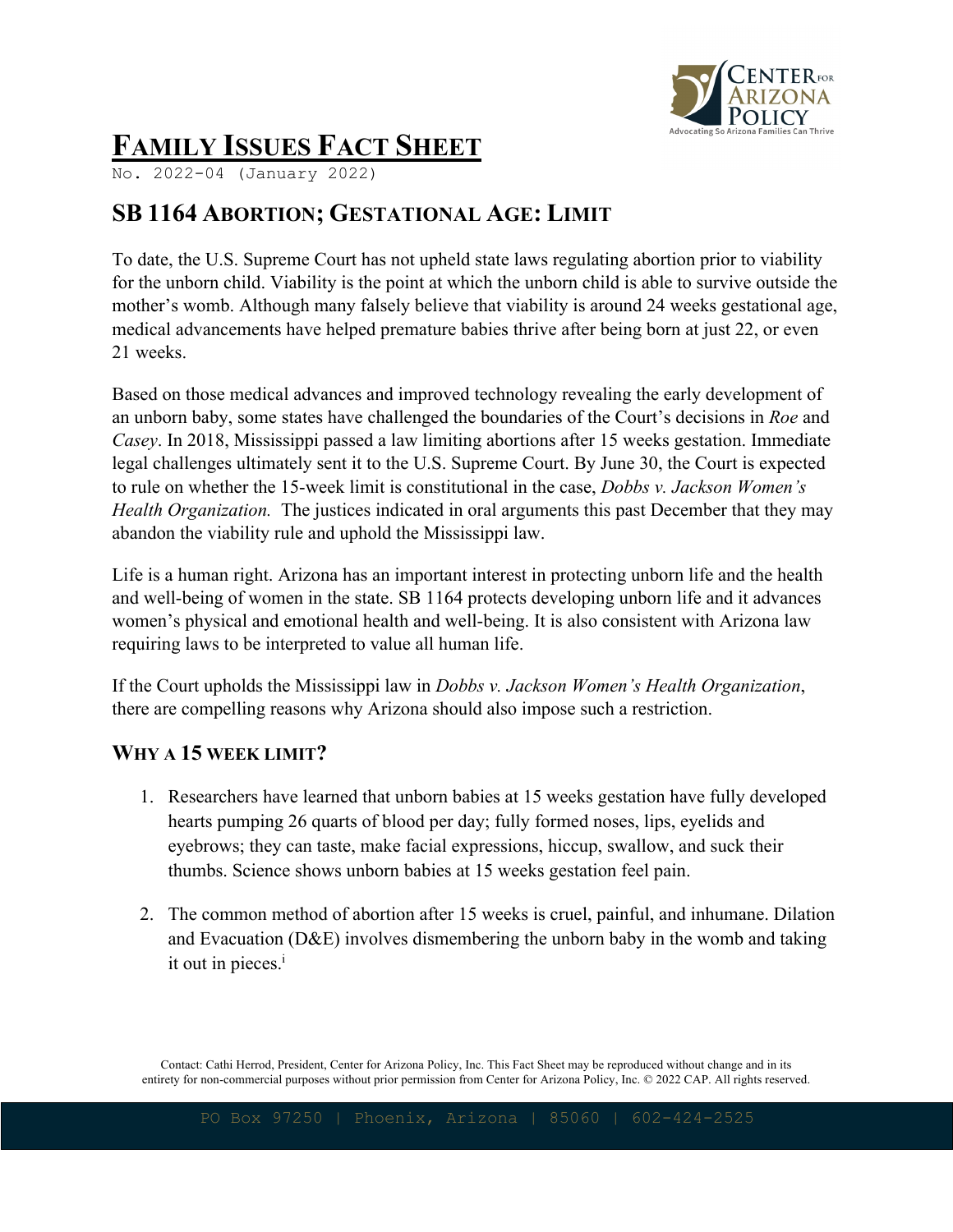

- 3. Women are at much greater risk of death a full 38% greater risk - when they get an abortion after eight weeks gestation. $i$ The physical and psychological risks increase exponentially with gestational age, making it riskier in the second trimester to get an abortion, than to carry the baby to term.<sup>iii</sup> Medical complications due to D&E abortions - the type of abortion usually performed at later stages - include infection, incomplete abortions, blood clots, hemorrhage, injury to the cervix, punctures or tears to the uterus, bladder or bowels. The psychological impact includes depression, anxiety, substance abuse and more.<sup>iv</sup>
- 4. Abortion laws in the U.S. are extreme. They rival human rights violators such as North Korea and China. Only a handful of countries allow late term abortion, and the lack of protection for the health and life of both the unborn and their mothers.
- 5. The pro-life community is prepared to meet the needs of babies and their mothers. According to the Susan B. Anthony List, a recent study found nearly 3,000 pregnancy resource centers served almost two million people in 2019, providing pregnancy tests, ultrasounds, STI tests, parenting classes, financial assistance, and more.
- 6. Polling shows that about three-quarters of Americans, a huge majority, want either:
	- abortion limited to the first trimester  $(25%)$
	- abortion limited to rare situations, including to save the life of the mother (39%)
	- or abortion be entirely illegal  $(12\%)^{\vee}$

#### **WHAT THE BILL PROHIBITS/REQUIRES**

- Requires physicians to first determine the probable gestational age of the unborn baby and document it before performing an abortion. If the gestational age of the unborn baby is greater than 15 weeks, the abortion cannot be legally performed.
- The physician may perform an abortion after 15 weeks in the case of an emergency, but must follow a certain protocol and attest under oath that the abortion was performed for emergency reasons.
- Any physician who knowingly violates the law commits an act of unprofessional conduct, resulting in the loss or suspension of the physician's license to practice medicine and is guilty of a class 6 felony. Failing to report, or falsifying a report, can result in a \$10,000 fine.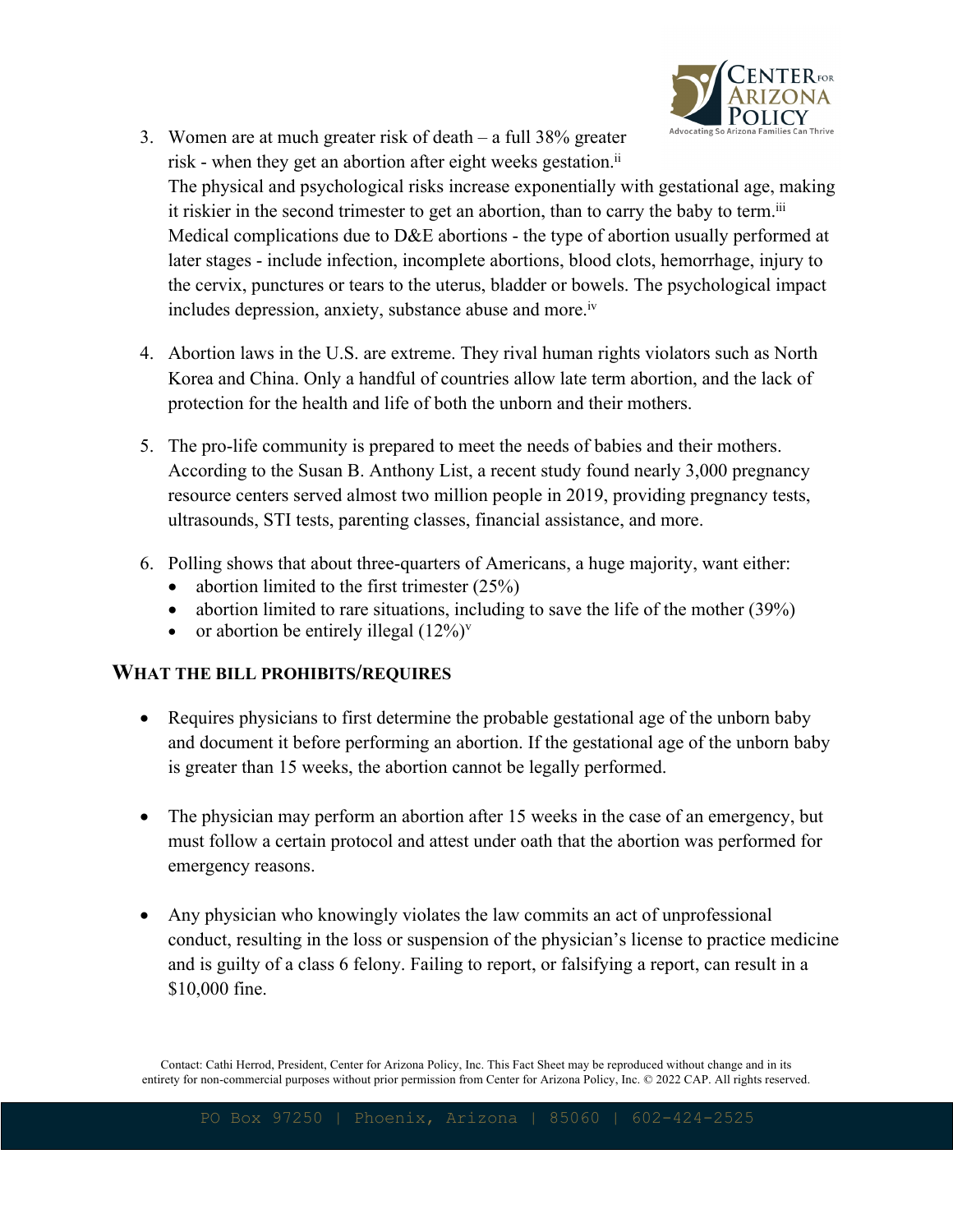

# **TALKING POINTS**

- 1. **Life is a human right. Arizona law requires state laws to be interpreted to value all human life. If the U.S. Supreme Court allows for limiting abortion to 15 weeks gestation, Arizona must act to protect life.**
- 2. **Current abortion law is demonstrably unpopular. Only 13% support elective abortions in the last three months of pregnancy. A Marist poll found three-quarters (3/4) of Americans want abortion greatly limited or entirely illegal**. vi
- 3. **The U.S. has some of the most extreme abortion laws in the world, sharing company with human rights violators such as North Korea and China. America is among only a handful of countries that allow late term abortion and lack protections for the health and life of both the unborn and their mothers. Arizona can distance itself from abortion extremists by limiting abortion to 15 weeks gestation.**
- **4. Science has advanced since** *Roe***. It's time to humanize our laws based on science.**
- **5. Babies at 15 weeks gestation have fully formed noses, lips, eyelids and eyebrows, they suck their thumbs, and they feel pain. Their major organs have formed, including beating hearts pumping blood throughout their tiny bodies. It's time to protect these babies in the womb.**
- **6. Women are at much greater risk of medical complications when the baby is older than eight weeks gestational age. And the risks continue to increase as the baby grows.**

## **CONCLUSION**

Life is a human right. Arizona has an important interest in protecting unborn life and the health and well-being of women in the state. SB 1164 protects developing unborn life and advances women's physical and emotional health and well-being. It is also consistent with Arizona law requiring laws to be interpreted to value all human life.

If the U.S. Supreme Court upholds Mississippi's 15-week abortion ban, there are compelling reasons why Arizona should also impose such a restriction. They include the fact that unborn babies at 15 weeks are far along in development, even to the point of feeling pain. Further, abortion at later stages of pregnancy pose significant increased risks to the mother's health.